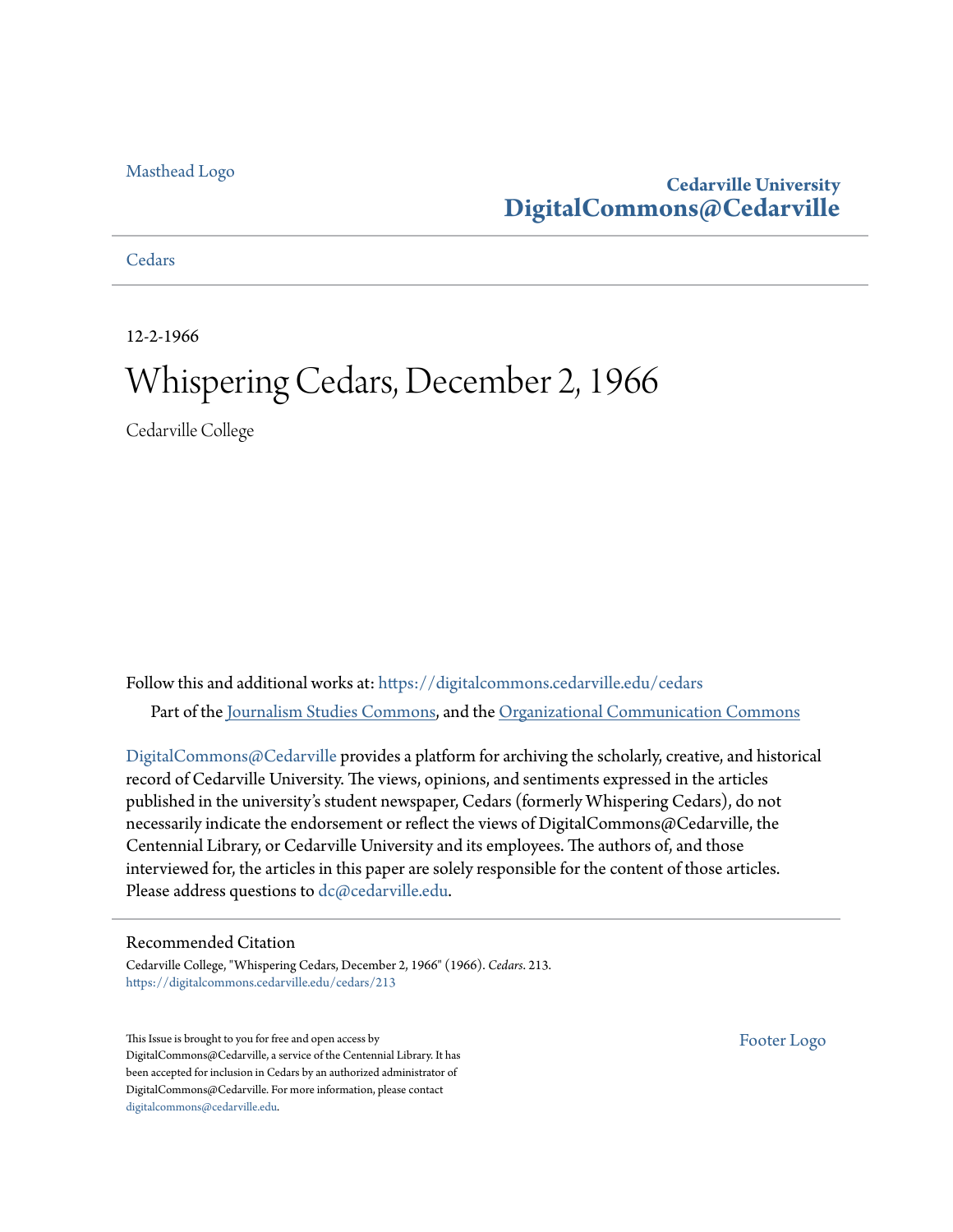

VOL. 2, NO. 4 CEDARVILLE COLLEGE, CEDARVILLE, OHIO

DECEMBER 2, 1966

Calars

# PI SIGMA NU ATTRACTS ATTENTION

To show: the community their interest in its problems· and that they were willing to work with it, Pi Sigma Nu decided to clean up the gorge on Novem-. ber 12. in Britis

By cleaning out Clifton Gorge, Pi Sigma Nu members gained recognition for Cedarville College as well as their organization. They became concerned about the pollution in the gorge after reading an article in the Dayton Journal Herald which discussed the littering and dumping bf garbage.

#### LOOK FOR CHANGES

A permit<sup>\*</sup>was obtained from Mr. E. G. Koestner of the Dayton Museum of Natural History. He was very enthusiastic and commented that while many times college students were blamed for being careless or destructive, he was pleased to see the same age group makirig such ·a fine gesture.

Sixteen<sup>'</sup> Pi Sigma Nu members and their advisor worked for three- and a half hours filling sixteen sacks with litter, garbage, and beer cans.

appearance and quality soon. Let Upon the suggestion of Mr. Koestner, reporters and phbtographers from the Xenia Gazette and the Springfield Sun , covered the event. A photographer from WHIO television also took pictures which were shown in two newscasts.

> Silk stockings and teddies provided  $\omega$ -interesting entertainment in the fall comedy play, "Cheaper by the Dozen," which was presented in Alford Auditorium bn November 18 and 19.

The play was directed by Mrs. · Miriam Maddox, instructor of speech and dramatics at Cedarville College, and was sponsored by the Sock 'N Buskin

Linda ·Hoffman, Jim Stockwell, and Priscilla Miller practice one of those family scenes from "Cheaper by the Dozen." .

WHISPERING CEDARS hopes to make some radical changes in its your feelings be known when the changes come whether you like it or dislike it. This newspaper is for you.

Well, the girls at Cedarville finally tained with a Bill Cosby imitation after dramatic club. got their big chance November 7, as they asked that guy they have been eyeing to attend the Sadie Hawkins party with them.' For the evening the girls acted out the part of "perfect gentlemen" as they picked up their dates, opened doors, took bff jackets, and even paid the bill, the latter bringing. into focus the high cost of dating.

Once at the party one had the chance to throw darts at balloons, eat donuts on a ·string, and even duck for apples. A game :called "See If You Can Break the Other Guy's Balloon But Not Your . Own" took on the· semblance of the Cedarville Stomp.

Few · realized · that such dramatic talent existed right here at Cedarville, as Woody and Joe Holloway hilariously  $\ldots$ portrayed "Anna: and the King of Siam" with Joe being Suitor, King, and Princess, and Woody being Centurion, Suitor, and Queen. Ted Copella enter-

"Cheaper by the Dozen" is an autobiography of family life, written by Frank and Lillian Gilbreth. The members bf the cast include Mr. Gilbreth,

which the Coachmen led group singing. There are those who say "Maybe it

should be done more bften."

# "Cheaper by the Dozen" Presented-

Mr. R'obert Dillon of the Cedarville maintenance department loaned the organization a truck to be used to haul away the debris.

# Anti-Communist Lectures At Cedarville

anti-Communist lecturer addressed the



George Hess, M.D., a widely known college chapel November 14-16. His speeches concerned the irreconcilable conflict between Communism and Christianity.

> .<sup>..</sup> · · Dr. Hess entered the field of lec- $\therefore$  *turing around:.the country in October,*  $-1960$ . He became convinced through :-his readings of Communist publications and theoretical works that Chris-  $\cdot$  tianity is threatened by the Communist  $\cdot$ movement.  $\cdot$  :



# **Sadie Hawkins - 1966**

Anyone with an opinion to express may send it to the editor insigned letter form. WHISPERING CEDARS is a student opinion publication; therefore your contributions are welcome. We will not obligate ourselves to print anything libellous, scurrilous, or ridiculous.



Jane Hess, a sophomore here at Cedarville this year, is Dr. Hess'

**Presentee**<br>
Sik mockings and teddies provided an efficiency fandite; Mrs. Gilbresh,<br>
meteority entrollationed in the fall that successive strengths in the fall that is compared<br>that in the fall that is compared in the fa

. Jumping at perhaps a once-in-a-file- time chance; many girls secured: and now have secretly· hidden a much valued marriage license officially entitling them to "a hunk of a man."

> \_ .· In August, 1962, Dr. Hess visited behind the Iron Curtain in Russia, Po-. Land, and Berlin on the first anniver-*.':* >i.8.orY of the .Berlin Wall.· He was able *to* visit several troubled spots in the Far East during an around-the-world tour in February. 1965. Vietnam was on his . itinerary that winter, and that August. Dr. Hess was again in Berlin .for the fourth anniversary of The Wall.

DR. GEORGE HESS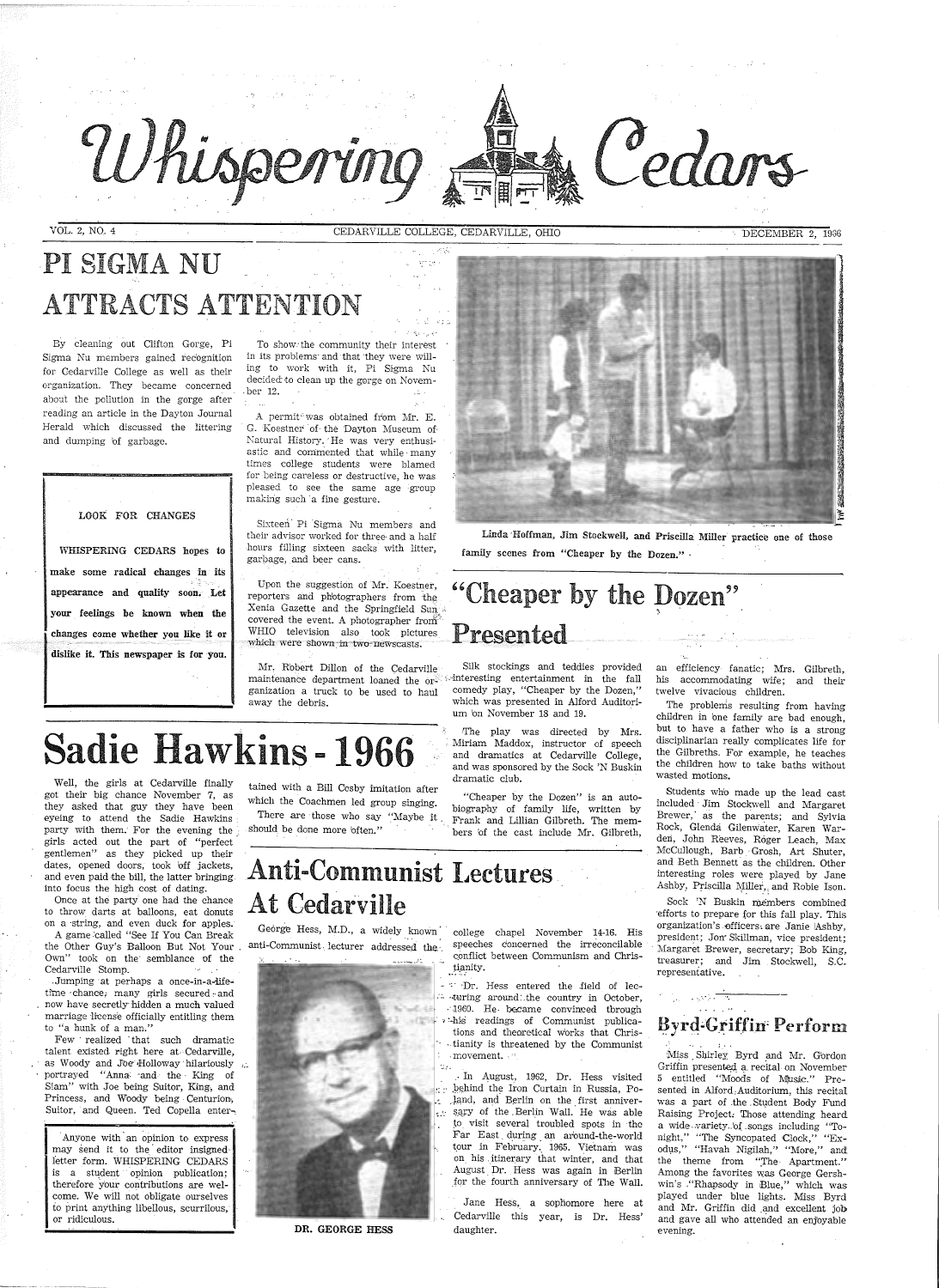# *EDITORIAL*

### LET'S HAVE A CONTROVERSY

I do not want to be misunderstood. What I am going to say concerns politics and religion-Communism and Christianity. Dr. Hess happens to be my springboard. This is where I am afraid of being misunderstood. I respect Dr. Hess more than any other anti~Communist lecturer I have ever read or heard. He has turned our attention to the question of what our attitudes should be toward Communism.

Wednesday, Dr. Hess told what we all can understand about Communism. Whatever hold this ideology has over people dedicated to it can motivate Communists to some very gruesome, inhuman actions. The revolting picture of a man subjected to such disgusting torture as having excrement from a hundred prisoners discharged in his face should never leave our minds. This is not theory, but the human facts.

Tuesday, Dr. Hess entered an area very few people understand about Communism. Here almost every outspoken anti-Communist, most. bf whom are not political scientists but men who feel they have a mission to do that the experts are too blind to see, reach false conclusions. This area is Communist philosophy and our national policy in the light of that philosophy.

When Dr. Hess belittled cultural exchanges, I think he was probably reflecting the opinion of others he has contacted and not truly original thinking. One of the most disgusting things I read last summer was an anti-Communist publication which included a harangue against cultural exchanges because Communists "obviously" (it was not to me) do nothing but spy through them.

Defining Russian culture as that which shoots anything living which attempts to cross the border is the false premise on which the conclusion ultimately rests. The same publication mentioned above defined this culture as "rape and murder." The Russian people as a whole, who have formed their culture over centuries, would not do these things.

Have you ever yearned for a bewitching atmosphere, a cup of coffee. on a checkered tablecloth, a flickering candle illuminating the small Dutch still-life on the wall, the somber chords of Segovia's guitar, and a good friend to talk to? Have you ever wanted to throw aside your studies and escape the dorm, and go where you can talk: quietly for hours about all the new discoveries of life and ,education?

What is wrong with having the Bolshoi Ballet Company, the Warsaw Philharmonic Orchestra, or a few animals which do not exist in our climate come to the "land of the free and the home of the brave" in exchange for a chance to show some Communist-dominated people what Americans are really like. What formal diplomacy can accomplish as much good?

\ Also, bn Tuesday, Dr. Hess made his most extensive quotations from Communist publications. This is good, but it leads to the greatest errors when one not educated in political science tries to interpret them. When he quoted that times of peaceful coexistence were what Communists wanted because then revolutions would come from within, Marxist philosophy enters the picture. The claim is valid if the philosophy undergirding it is sound.

Karl Marx believed that a Communistic world was inevitable because the industrial world would automatically create the situation in which the employers would exploit the proletariat. This exploitation would become so unjust that the workers would rise and a classless society could become possible through this rebellion.

Britain was Marx's showpiece. Britain never had a revolt and is n'ot a Communist state. No nation in a time of industrial prosperity has ever become a Communist nation. Cuba was the example given in the quotation. Cuba was an agrarian nation at the time of the revolt. It was not <sup>a</sup> truly capitalistic econbmy, but a totalitarian governmen<sup>t</sup> against- which a disguised Communism won.

### THE COFFEEHOUSE COMETH

If thls has been your quest, the solution may be close at- hand. A coffeehouse eould fill your need, that is, <sup>a</sup> student-run, 'off-eampus establishment serving coffee and similar beverages to students who desire an atmosphere of discussion and culture.

The place where I notice this prevalent attitude is, I'm sorry fo say, in Student Council. I count it a high privilege and great honor to have the opportunity to serve on the council and as a dorm counselor. These positions afford an opportunity for practical education which cannbt be gained in a textbook or classroom. I have no one to give the credit to but the Lord for giving me this chance for a well-rounded education.

<sup>A</sup>group of Cedarville ·students are vitally interested in starting a coffeehouse which they believe would not bnly benefit the student body but improve its image. Without the interest and support of the student populace, this coffeehouse can never come into existence.

A qustionnaire · is being circulated to find if Cedarville students want a coffeehouse. If you are interested, take time to show your interest, and perhaps Cedarville College will have its coffeehouse in the near future.

### PUBLICATION FACTS

WHISPERING CEDARS is a publication of campus events and student opinion for Cedarville College, published semimonthly. Editor: Joseph Snider

Assistant editors: Delores Cooper, Ann Walstrum, Michael Woodend

Business manager: Linda Garlock

Advertising editors: Laura Field, Karolyn Wagner

Circulation manager: Joseph Platek Staff: Michael Bogatay, Laura Field, Sam Kelley, Karen Nelson, Janet Phenix, Ruth Rodriguez, Lois

Rurnage, Sheila Solomon, and Brenda Thomps'on.

When people read and accept as fact a statement based on theory to support their point of view, they are open for criticism if the theory is not valid. To believe the theorY, one need be a materialistic behaviorist, not a Christian.

Finally, the point I want to stress more than any other, if any intrepid reader has struggled this far, is that it is <sup>n</sup>'ot possible to say with certainty that Communism is Satanically inspired and led. I imagine plenty of Jews were saying the same thing about the Babylonians of the eighth century B.C. and were wrong.

Total depravity is a terrible thing. Man does not need Satan's guiding to do horrible things. No Communist atrocity is any worse than the deeds of the inquisitors in the Dark Ages who· wrote beautiful hymns we sing on Sundays.

> Recently, as I sat in a class here at Cedarville, I became very disturbed at a conversation between a student and his professor. There was a difference of ideas, or so it appeared, and the student proceeded to question his teacher. However, as the instructor aptly defended himself and the disagreement progressed the student turned to attacking. the teacher and not his ideas. I was impressed and heartened by the manner in which the teacher handled the situation. However, it was not long before the professor, tob, turned to a personal attack. I have been and shall continue to be an advocate of free inquiry and openmindedness (a term upon which most fundamentalists idok: with disfavor, caring not to question anything they have been taught as Biblical). But, when an individual parading under the cloak of an open mind proceeds to attack a personality, then the process bf learning has been sorrowfully impaired and the attacker has been unfortunately provoked

Let us not be so th'oughtless and uncritical as many fundamentalists. Dr. Hess quoted a book in which fundamentalists and the NAE were labelled as appealing to the unintellectuals or ignorant. We laughed without remembering pastors who advise ign'oring contemporary philosophy lest we become confused, or preachers who have painted ridiculous pictures of the thoughts of brilliant men because they have not really taken the time to dig out the truth. We are at college. We have less excuse for making these mistakes than they.



It is difficult to deal with older folk, as shown by this lady's interest in the camera rather than the Bible.

### CHRISTIAN SERVICE REST HOMES

Students going from Cedarville going out on Christian Service to the elderly encounter three different rest homes in the area. Hamilton Rest Home in Xenia contains only twenty patients but, being too small to have single rooms for all, must put three and sometimes five patients in one room. Green County Rest Home, also at· Xenia, has nearly sixty patients, living two in a room and able to move freely about the home. Knights of Pythias Rest Home in Springfield is the largest of the three and provides a single room for each

patient.

Opportunities for taking the Word of God to each home also differ. Hamilton Home has no large room where the patients can assemble, thus a speaker must talk loudly enough to be heard through the whole home, Real effectivenes occurs only when the Cedarville students mingle with the rest home patients, working on a personal level. Green County Home, on the other band, has the advantage of an assembly room, but not many of the patients are willing to come to the Sunday meeting. Only a few look forward each week to the time when the Cedarville students come. Again, it is personal contact that is most effective. The Knights of Pythias Home, contrasting with the other two homes, has a beautiful chapel which is full when the Cedarville students arrive each week.

Group leaders are Steve Brown for the Hamilton Rest Home, Jim Miller for the Green County Home, and Amy Davis for the Knights of Pythias Horne.

#### LETIERS TO THE EDITOR

To the Editor:

I have wanted to write this letter for quite some time and I feel that it should be put off no longer. I have become quite disturbed with the lackadaisical attitude of so many of my fellow students. It seems to me that these peo<sup>p</sup>le, who are prominent, are expecting a complete and well-rounded education to be handed to them on a silver <sup>p</sup>latter. What happened to the old spirit of work?

So often I have noticed in council meetings that everyone is more than willing to sit and throw their ideas and opinions. around, but when it comes tc carrying out the program only a few carry the load. This is not right. Every membef or the council was chosen to that position because they were leaders and could accept responsibility. Several examples: The Wednesday night before Homecoming, we spent quite a bit of time deciding what kind of display the council should have to welcome the alumni. The general idea was that it should be big and nice and very impressive. This is fine, but how many of the council members were willing to work on ith Not many were really willing. Also, we as a council have been asked to sit on the stage every Tuesday to relieve some of the seating problem. Every Tuesday I am very ashamed of our council. Not even a fourth take their responsibility to heart.

IT we are the student leaders on campus, how can we expect the rest of the student body to take a stand for Christ? This school is only as good as we make it individually! I think it is time for us to stop and consider what we at Cedarville College stand for, and what we are doing to better the school. The school may have the best facilities and opportunities but if the students individually are not their best the school is a failure.

I am behind this school all the way and I want its motto to be mine-"For the Word of God and the testimony of Jesus Christ." How about you? Are you helping or hindering? I wish everyone could understand the full meaning of I Corinthians 13 and would take it to heart, then, "in all things He might have the Preeminence."

#### To the Editor:

Sincerely in Christ, Bobbi Mclnnes

...

(Continued on page three)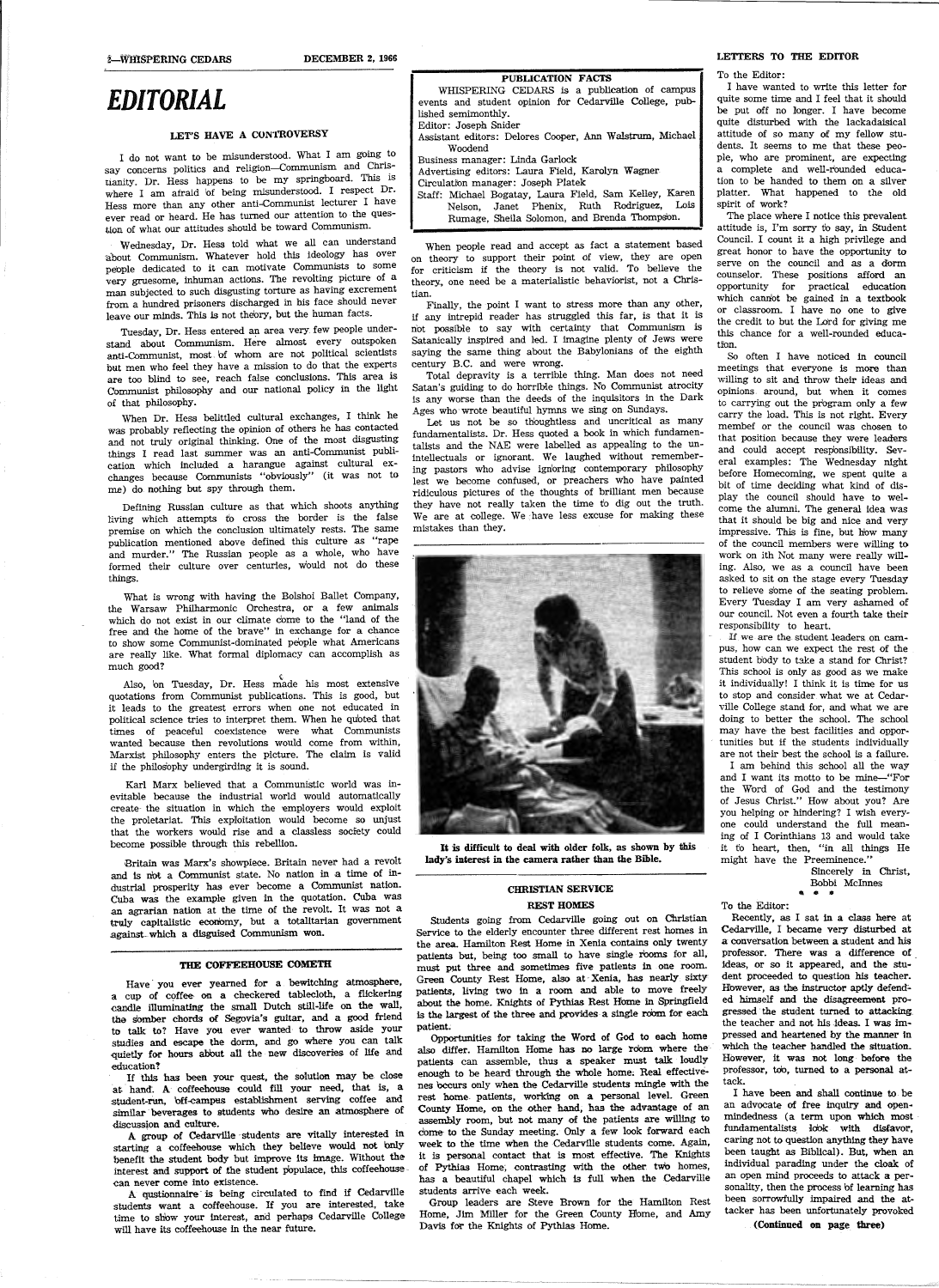#### LETTERS TO THE EDITOR

#### (Oantinued from page two)

object is to initiate some activity and WHISPERING CEDARS then elaborate and continue it. Action, not talk, is what Cedarville needs.

Mike Hamilton to intolerance and a degree bf bigotry (to which we have all probably suc- ·cumbed at one time or another).

everything should be tried in the **LIBRARY PROGRESSES**<br>Everything should be tried in the **LIBRARY PROGRESSES** light of the scriptures (I Thessalonians The design and layout of the new<br>5.21) and virtually nothing is beyond library were based on the philosophy .5:21), and virtually nothing is beyond library were based on the philosophy<br>consection, But, in the search for ans. of Mrs. Stuart Chaffe, head librarian question. But, in the search for ans-<br>were let's not become wrapped up in . "No barriers between the readers and wers let's not become wrapped up in  $\frac{1}{100}$  were between the readers and nonconclition and amotion. Let us not the books." In the new library, to be personalities and emotion. Let us not the books." In the new library, to be<br>examine others but ourselves and try completed by December 1, 1966, sevexamine others, but ourselves and try completed by December 1, 1966, sev-<br>all have thoughts to see if they are valid eral features will reduce these barriers. all bur thoughts to see if they are valid.

Stephen P. Leiby The one-floor design of the building will make for ionvenience and central-To the Editor: ization of library materials. Also, the<br>The article "Politically Speaking" in library hours for all departments will

The author of "Politically Speaking" library, will give readers the privacy<br>negative readers to think that buly at Cedaruille and seclusion needed for intense study.

The article "Politically Speaking" in library hours is a list issue of WHISPERING CEDARS be the same. the last issue of WHISPERING CEDARS 'has caused me some concern. Carrels, on display at the present

seems to think that 'only at Cedarville and seclusion needed for intense study.<br>Goes one find apathy and a state of sit. The reference area, near the circudoes one find apathy and a state of sit-<br>ting "on their "conservative" tails " It lation desk, will include sixty three seats ting "on their 'conservative' tails." It lation desk, will include sixty three seats<br>might be pointed out that this state of liniluding two-place carrels, individual might be pointed out that this state of  $\frac{\text{iniluding}}{\text{tables}}$  two-place carrels, in affairs exists on or off any college tables, and group study tables. affairs exists on or 'off any college

weeks pointed out the fact that a re- and lounge chairs, near the sounding  $90$  per cent of the national lating collection and periodicals. sounding 90 per cent of the national lating collection and periodicals.<br>population was unaware of what was Of special interest to students are population was unaware of what was happening politically. the plans for multi-purpose rooms which

to the effect that all a Cedarville student listening to recordings; and working on does is cry and whine about the state group projects. Additional functions of she selves is cry and whine about the state group projects. Additional functions of of affairs. May I say that perhaps that these rooms are to house the present of affairs. May I say that perhaps that these rooms are to house the present is all Mr. Phipps is doing-crying and  $\chi$  Nerox copying service and the future is all Mr. Phipps is doing-crying and  $\frac{\text{Xerox} \text{ copying service}}{\text{microfilm reader facilities}}$ whining about the state of affairs. Why microfilm reader facilities.<br>
shoen't Mr. Phinne loffer some con- New features include a seminar doesn't Mr. Phipps bffer some constructive criticism. What can be done to room for art exhibits and films, and

evidence seems to support the theory" for making audio-visual aids, a faculty may be true, but as yet there has been lounge and study area featuring promay be true, but as yet there has been lounge and study area featuring pro-<br>no such vidence presented Could the fessional materials, and two separate no such vidence presented. Could the fessional materials, and two separate writer of "Politically Speaking" be a  $\frac{1}{2}$  faculty study rooms for those doing part of the very "evidence" of anathy graduate work. part of the very "evidence" of apathy that he tried to present? Unless a profesional library mover

and national politics does not make one. unapathetic. Webster's New World Dictionary defines apathy as a "lack bf QUARTER SYSTEM desire or interest for activity." It (Continued from page four) seems to follow logically, then, that to However, the administration feels that cure the lack of interest at Cedarville the change could be made with a miniwould be to initiate some type of action. mum of confusion. Dr. Clifford Johnson, Perhaps the Conservative Club could academic dean, stated: "Many of the Perhaps the Conservative Club could academic dean, stated: "Many of the conduct a symposium or organize a faculty members are excited about the series of lectures involving our own fac-<br>
ulty on the subject of politics. The comm

..campus. fl'he periodical section will contain An article in one of last year's News- approximately 139 seats, mainly carrels eeks pointed out the fact that a re- and lounge chairs, near the circu-

In the article, statements are made may be used for typing, making tapes,  $\alpha$  the effect that all a Cedarville student listening to recordings, and working on

the cure the apathy? for groups using library materials. Also the apathy? for groups using library materials. Also "It's a hard thing to say but the planned are a faculty preparation room "It's a hard thing to say, but the planned are a faculty preparation room idence seems to support the theory" for making audio-visual aids, a faculty

Simply being informed about local is hired, these facilities will probably and national politics does not make one not be in use until June, 1967.

the change could be made with a minifaculty members are excited about the

ty on the subject of politics. The committee is now trying to get<br>Just discussing a problem never solves an idea of how the student body feels an idea of how the student body feels it; there has to be a movement towards about the proposed change. It is their a concretely stated goal. The suggested goal to find the system that would be a concretely stated goal. The suggested goal to find the system that would be faculty lectures will not cure apathy but most beneficial to the students as well most beneficial to the students as well

# **Cedarville** Hardware

Volunteers first join a three-week seminar for training in British archaeology and excavation techniques at Westminster College, Oxford. They then split up into small groups for three or more weeks "digging" on an archaeological site. Total cost of the program is \$685, including · round-trip air transportation from New York. Part scholarships are available to suitable students with a B-plus average.

it is a step in the right direction. The as to the faculty.



Christmas Gift Items for the Cyclist from 49¢ to \$1,385.00

## Competition Accessories

Boop & Birch Roads, 1 mile East of Xenia

Phone 372-6621

Open Evenings & Saturdays - Closed Fridays

## Challenge to Pioneering the Past

Fifty volunteers wanted for archaeology "digs'' in England in 1967. A new and exciting opportunity is now offered to college students wanting to spend next summer in Europe in an interesting way.



.John C. Wouters of Rider College, Trenton, N. J., excavating at Ludershall Castle, former royal residence <sup>3</sup> dating from the twelfth century.

> FOR THE BEST DEAL IN GE APPLIANCES

Cedarville

You may help to reveal the secrets bf a Roman villa, an iron-age hill fort or the structure of a medieval town or Anglo-Saxon cathedral before they disapear, perhaps forever. Expanding housing programs, city center redevelopment and new highway projects in Britain today have opened up many new possibilities for archaeological investigation.

You may help in this important work, earn credits, make international friends and receive valuable training in archaeology, by joining a program sponsored by the Association for Cultural Exchange, the British non-profit organization.

Write now for further details to the United States Representative: Association for Cultural Exchange, 539 West 112th Street, New York 10025. Closing application date is expected to be beginning of January, 1967.



"Where college friends meet and eat"

766-5220

## Harner's

CEDARVILLE SUPER VALU MARKET

## Meats - Produce - Groceries